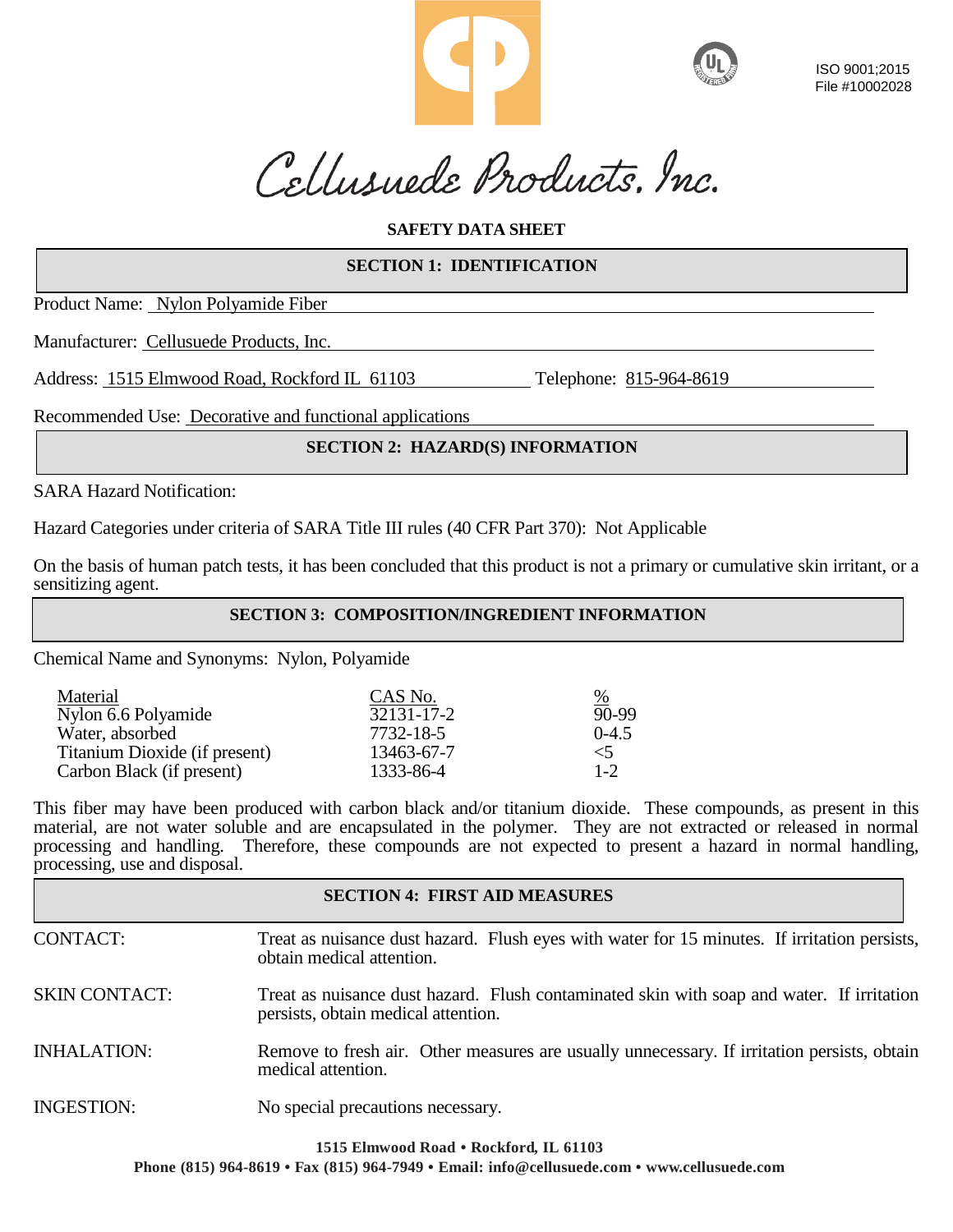# **SECTION 5: FIRE FIGHTING MEASURES**

| <b>FLASH POINT:</b>              | $325^{\circ}C(617^{\circ}F)$                    |
|----------------------------------|-------------------------------------------------|
| <b>AUTOIGNITION TEMPERATURE:</b> | 420 $\rm ^{\circ}C$ (788 $\rm ^{\circ}F$ )      |
| FLAMMABLE LIMITS (% BY VOLUME):  | LEL N.A.<br>UEL N.A.                            |
| <b>EXTINGUISHING MEDIA:</b>      | Water spray or any Class A extinguishing agent. |

## UNUSUAL FIRE AND EXPLOSION HAZARDS:

Fiber/air mixtures may be explosive within certain concentration limits and sufficiently high ignition energies. Minimize airborne fiber concentrations with aggressive housekeeping procedures and effective ventilation, especially in areas of potential stray fiber movement.

## FIRE AND EXPLOSION PREVENTIVE MEASURES:

- Minimize the escape of fiber from process equipment or ventilation systems.
- Use dust collection systems and filters.
- Provide access to hidden areas to permit regular inspection and cleaning.
- Clean fiber residues in all areas at regular intervals.
- Use cleaning methods that minimize airborne fiber, especially if potential ignition sources are present.
- Use appropriate electrical equipment and wiring methods.
- Control static electricity, including proper grounding of equipment.
- Control smoking, open flames, and sparks.
- Separate heated surfaces and systems from fiber residue.

Firefighters and others who may be exposed to products of combustion should wear full protective equipment including self-contained breathing apparatus. Firefighting equipment should be thoroughly decontaminated after use.

## **SECTION 6: ACCIDENTAL RELEASE MEASURES**

# STEPS TO BE TAKEN IN CASE MATERIAL IS RELEASED OR SPILLED:

Reclaim for processing if possible.

#### WASTE DISPOSAL METHOD:

Material is not a "hazardous waste" as defined in 40 CFR 261; therefore, disposal is permitted by landfill or by incineration. Comply with local, state and federal regulations.

#### **SECTION 7: HANDLING AND STORAGE**

Avoid extreme conditions of heat and humidity. Avoid dust accumulation. Store boxes and bales in accordance with good materials handling practices.

#### **SECTION 8: EXPOSURE CONTROLS/PERSONAL PROTECTION**

| <b>EYE PROTECTION:</b>         | None normally required. However, good safety and industrial hygiene<br>practices should be followed.                                                        |
|--------------------------------|-------------------------------------------------------------------------------------------------------------------------------------------------------------|
| <b>SKIN PROTECTION:</b>        | None normally required. However, good safety and industrial hygiene<br>practices should be followed.                                                        |
| <b>RESPIRATORY PROTECTION:</b> | Avoid breathing dust. Use NIOSH/MSHA approved equipment when<br>airborne exposure is excessive. Respiratory protection must comply with<br>29 CFR 1910.134. |
| <b>VENTILATION:</b>            | Local and general exhaust ventilation should be used as needed to prevent<br>irritation and avoid dust accumulation.                                        |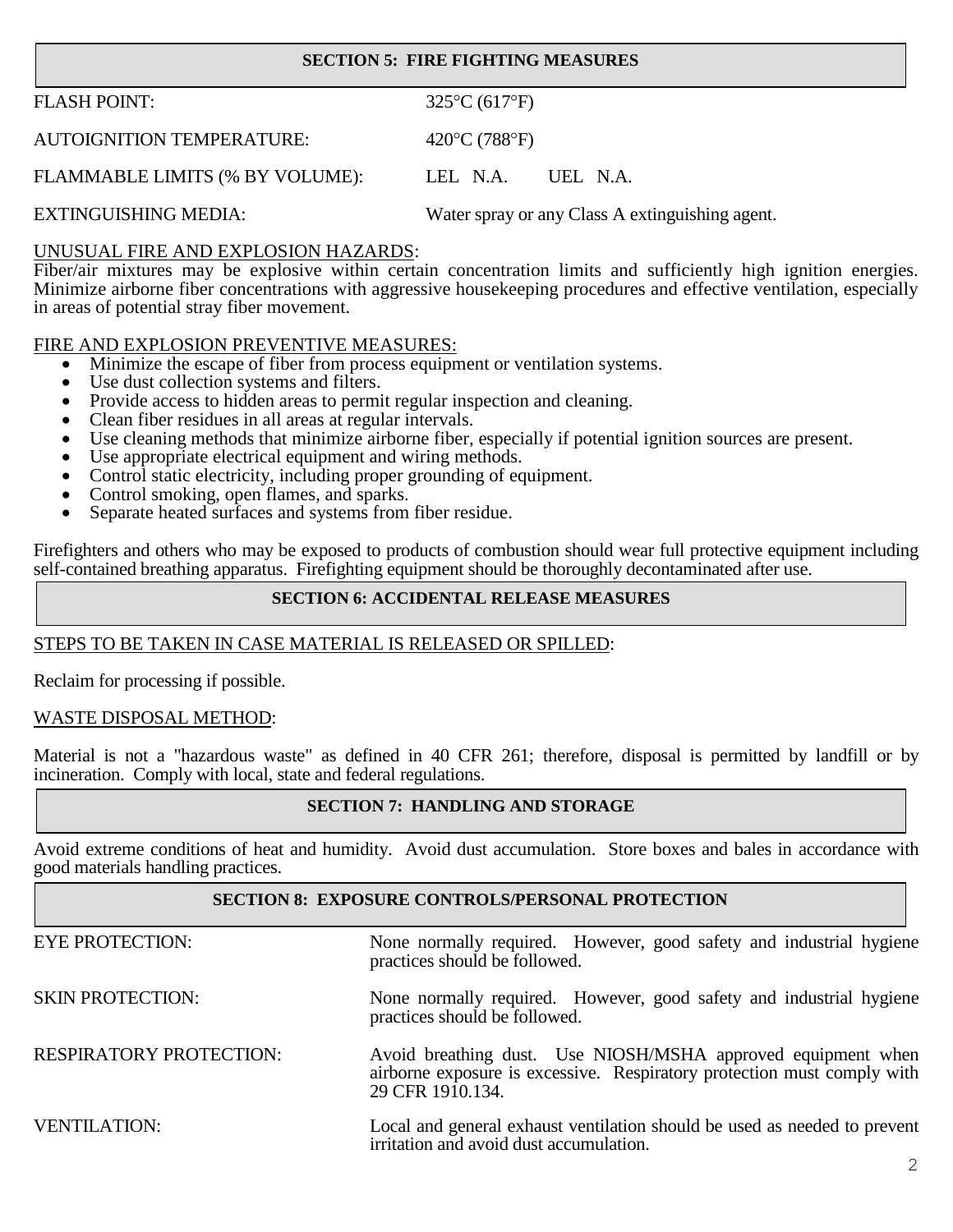OTHER PROTECTIVE EQUIPMENT: Eye wash station and safety shower should be near work area.

## **SECTION 9: PHYSICAL AND CHEMICAL PROPERTIES**

| <b>BOILING POINT:</b>             | N.A. | SPECIFIC GRAVITY $(H_20=1)$ :                                     | 1.14 @ 20/20 °C       |
|-----------------------------------|------|-------------------------------------------------------------------|-----------------------|
| VAPOR PRESSURE:                   | N.A. | MELTING POINT:                                                    | $\approx$ 250°C/482°F |
| HEAT SHRINKAGE @ $200^{\circ}$ C: | 10%  | DISCOLORATION TEMPERATURE: $149^{\circ}$ C/300 $^{\circ}$ F/5 hr. |                       |

SOLUBILITY: Soluble in conc. formic acid. Not soluble in water, alcohol, xylene, benzene, acetone.

Stable to fungal or bacterial attack.

## **SECTION 10: STABILITY AND REACTIVITY**

STABILITY:

Unstable: Stable: **X**

CONDITIONS TO AVOID: Avoid packing or storage at temperatures above 80°C (176°F)

HAZARDOUS DECOMPOSITION PRODUCTS: Hazardous gases/vapors produced are carbon monoxide, ammonia, traces of hydrogen cyanide and oxides of nitrogen.

HAZARDOUS POLYMERIZATION: Will occur: <u>\_\_\_\_\_\_\_\_</u>\_\_\_\_

| <b>SECTION 11: TOXICOLOGICAL INFORMATION</b>                                                                                 |                                                                                                                                                                                 |                                                |                                                          |  |
|------------------------------------------------------------------------------------------------------------------------------|---------------------------------------------------------------------------------------------------------------------------------------------------------------------------------|------------------------------------------------|----------------------------------------------------------|--|
| PRIMARY ROUTES OF EXPOSURE:                                                                                                  |                                                                                                                                                                                 | <b>EXPOSURE LIMITS:</b>                        |                                                          |  |
| Nylon polyamide fiber<br>Skin contact<br><b>TWA</b> Inhalation                                                               |                                                                                                                                                                                 | <b>OSHA PEL:</b><br>(Nuisance dust)            | None established<br>$10 \text{ mg/m}_3$ (Respirable) TWA |  |
| Titanium dioxide (wt. $% < 5$ )<br>Skin contact<br><b>TWA Inhalation</b>                                                     |                                                                                                                                                                                 | <b>OSHA PEL:</b><br><b>ACGIH TLV (1986-7):</b> | $10 \text{ mg/m}_3$<br>$5 \text{ mg/m}_3$                |  |
| Oral - Rat LD <sub>50</sub> :<br>Dermal - Rabbit LD <sub>50</sub> :<br>Eye Irritation - Rabbit:<br>Skin Irritation - Rabbit: | $>10,000$ mg/kg, Practically Nontoxic<br>$>5,010$ mg/kg, Practically Nontoxic<br>(FHSA) 12.0 on a scale of 110.0, Sl. Irritating<br>(FHSA) 0.0 on a scale of 8.0, Nonirritating |                                                |                                                          |  |

A single large exposure (10,000 mg/kg) by ingestion produced only a slight initial weight loss. Two-year tests in rats and one-year tests in dogs at levels of 10% in the diet produced no adverse effects.

# **SECTION 12: ECOLOGICAL INFORMATION**

This fiber is not biodegradable.

# **SECTION 13: DISPOSAL CONSIDERATIONS**

WASTE DISPOSAL METHOD:

Material is not a "hazardous waste" as defined in 40 CFR 261; therefore, disposal is permitted by landfill or by incineration. Comply with local, state and federal regulations.